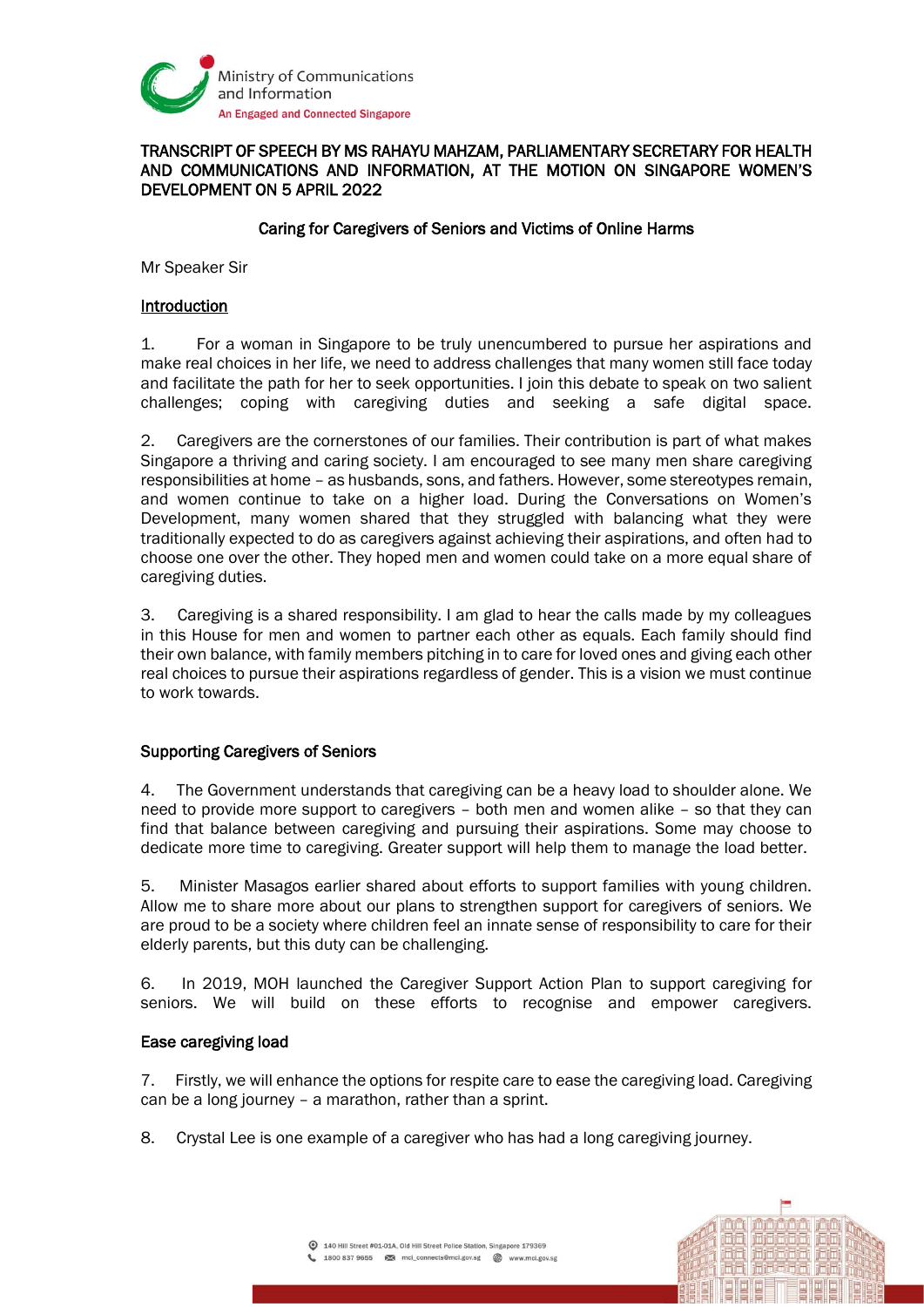

- a. She started at the young age of 13, caring for her father, who suffered from various cancers. Later on, she also took care of her mother who suffered from a stroke. More than 20 years later, Crystal continues to care for her mother. Her father has since passed on.
- b. Crystal shared that her mother goes to the nearby day care centre, giving Crystal time to rest and recharge. She also taps on the Home Caregiving Grant (HCG) to help her reduce her care costs.
- c. These alternative care arrangements have given Crystal space to pursue her hobbies and continue working as a part-time nurse.

9. Today, we have a range of eldercare and respite care services that help to ease the caregiving load of caregivers like Crystal, allowing them to rest and pursue other goals, with a peace of mind that their loved ones are well cared for. MOM recently announced plans to broaden the Household Services Scheme to provide basic elder-minding and childminding services. This provides another option for caregivers to tap on to take a break.

10. Nonetheless, some caregivers shared during the Conversations that they were unaware of the respite options available. Others hoped to access respite care more readily. I would like to assure Mr Gerald Giam that MOH is reviewing the respite care landscape to better meet the needs of caregivers, and make respite care more accessible, affordable, and available. We will share more details in due course.

### Enhancing our care ecosystem

11. Secondly, MOH will continue to explore ways to enhance our care ecosystem. Over the years, we have expanded the capacity and range of eldercare services to meet the care needs of our seniors. Many seniors and their caregivers have benefitted from these services.

12. Mr Sharael Taha and Mr Gerald Giam have asked whether our care infrastructure will continue to be sufficient. Indeed, as our population ages, the caregiving load on families will grow. Household sizes are also shrinking, with fewer members to share caregiving responsibilities. Some may turn to nursing homes to provide care. However, nursing homes should be reserved for those with the highest care needs and no family support. Many of our seniors also prefer to age-in-place at home. We want to continue to fulfil their aspirations.

13. To do so, we need to build on the range of services and support structure in place today, to better care for seniors at home. Some seniors may be less mobile and need more help with activities of daily living throughout the day. Others may need support beyond the typical service hours of their nearby day care centres.

14. MOH is therefore exploring further future support to enhance the care ecosystem. Together with the various initiatives announced in the White Paper, we aspire to provide wraparound care for seniors residing within the community, even for those with higher care needs. This way, our caregivers can continue caring for their elderly loved ones in the community, instead of in nursing homes.

## Provide more financial support

15. Another area of concern is financial support for caregivers. I thank members for the various suggestions raised during this Debate. Our caregivers care for their children and elderly

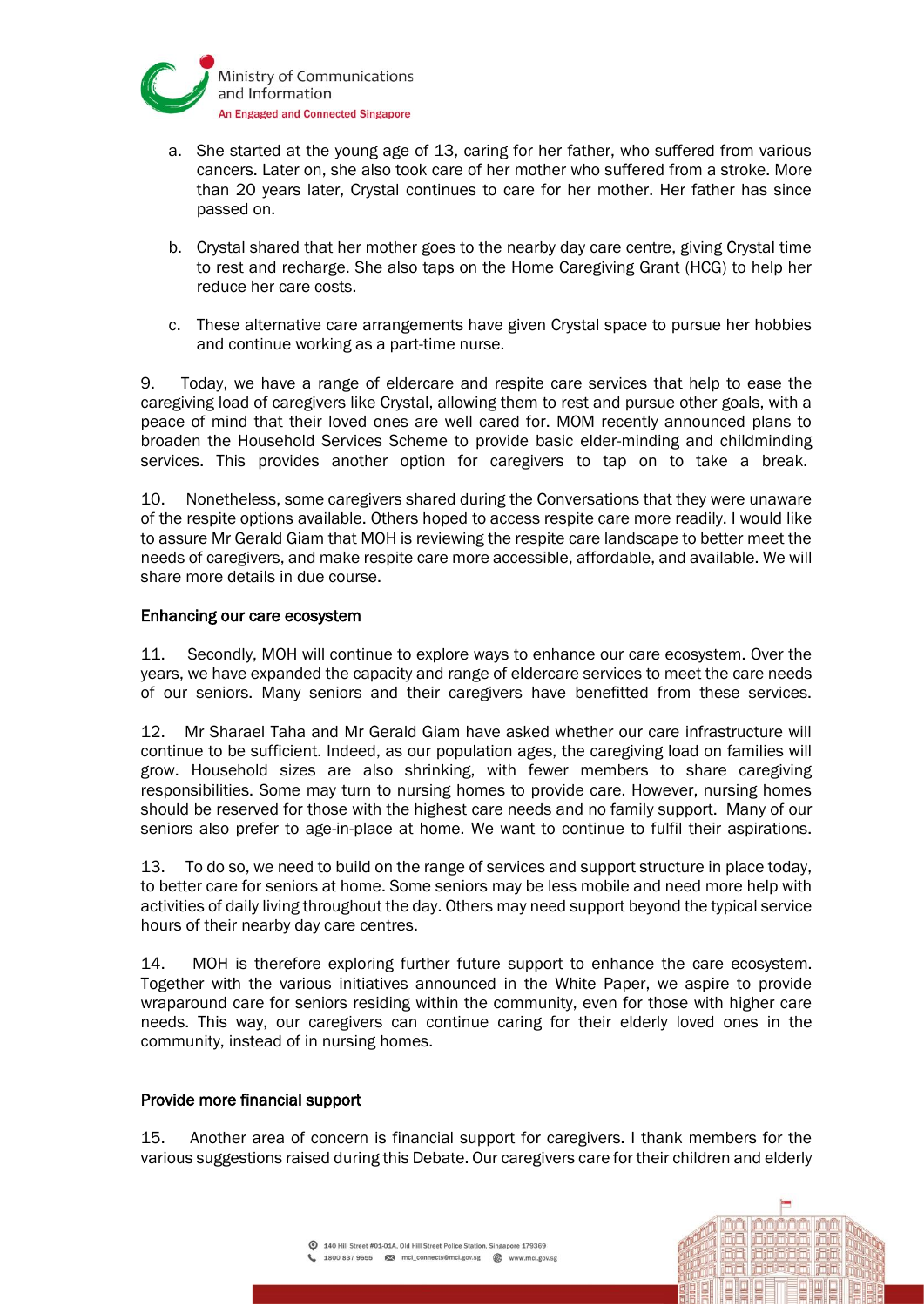

parents out of love and not for hope of reward. This value of family support and filial piety is something we should continue to treasure and uphold.

16. Nonetheless, caregivers shared that they feel the financial strain of caring for their loved ones at home, in spending on care options and daily necessities. More financial support can go a long way to help caregivers obtain the help they need to ease their caregiving journey.

17. In 2019, the Government rolled out the HCG to defray caregiving costs. The grant has since supported more than 39,000 beneficiaries. In Feb 2022, we also rolled out an expanded Seniors' Mobility and Enabling Fund, which is expected to benefit more than 38,000 seniors in 2022.

18. Since then, we have reviewed the HCG and enhanced it to recognise caregivers' contributions and further reduce caregiving costs. The grant will be increased from \$200 per month to up to \$400 per month, with more help provided to lower-income families.

19. Members of the House have expressed their support for this enhancement, and rightly so. The enhanced HCG builds on multiple layers of financial support provided today to defray the costs of care for those living at home. As a start, the Government already provides generous means-tested subsidies of up to 80% for centre- and home-based eldercare services. A care recipient using these community care services may benefit from subsidies of more than \$8,000 per year. Other support includes grants and insurance schemes like CareShield Life and ElderShield. Together, these go a long way in helping to lighten the financial load on caregivers. Some members have made suggestions calling for even more financial support. These are not new propositions requiring paradigm shifts. We have and will continue to study these carefully. However, we must recognise that any additional support comes at a cost, and will raise our long-term healthcare expenditure and impose pressure on our fiscal resources.

## Supporting caregivers' retirement adequacy

20. Beyond helping caregivers afford the help they need today in their caregiving journey, we also need to ensure they are cared for, especially in their old age. Those who have cared for their loved ones for most of their life may have lower savings for their own retirement.

21. The Government has put in place various initiatives to help build up the retirement adequacy of Singaporeans, including older caregivers. The Silver Support Scheme provides quarterly payouts to seniors who had low incomes during their working years and now have less in retirement. Families can also play a part by topping up the CPF accounts of their loved ones. We will support you with tax incentives and matching grants for eligible seniors.

### Improve care navigation

22. I would like to assure Mr Sharael Taha that we will also continue our efforts to make it easier for caregivers to access the support they need throughout their caregiving journey, including preparing for the end-of-life. Caregivers of seniors and those with mental health conditions can look to AIC as a one-stop resource, be it for referrals to care services, applying to financial schemes, or tapping on respite care options. MOH and AIC will also build on existing caregiver support networks and outreach teams to provide more sustained support. To improve visibility of these efforts, AIC and MOH will launch a publicity campaign starting this year, to raise awareness of available resources and where to seek help.

#### Family and community support

23. This is a journey we need to embark on together to support our caregivers. Family

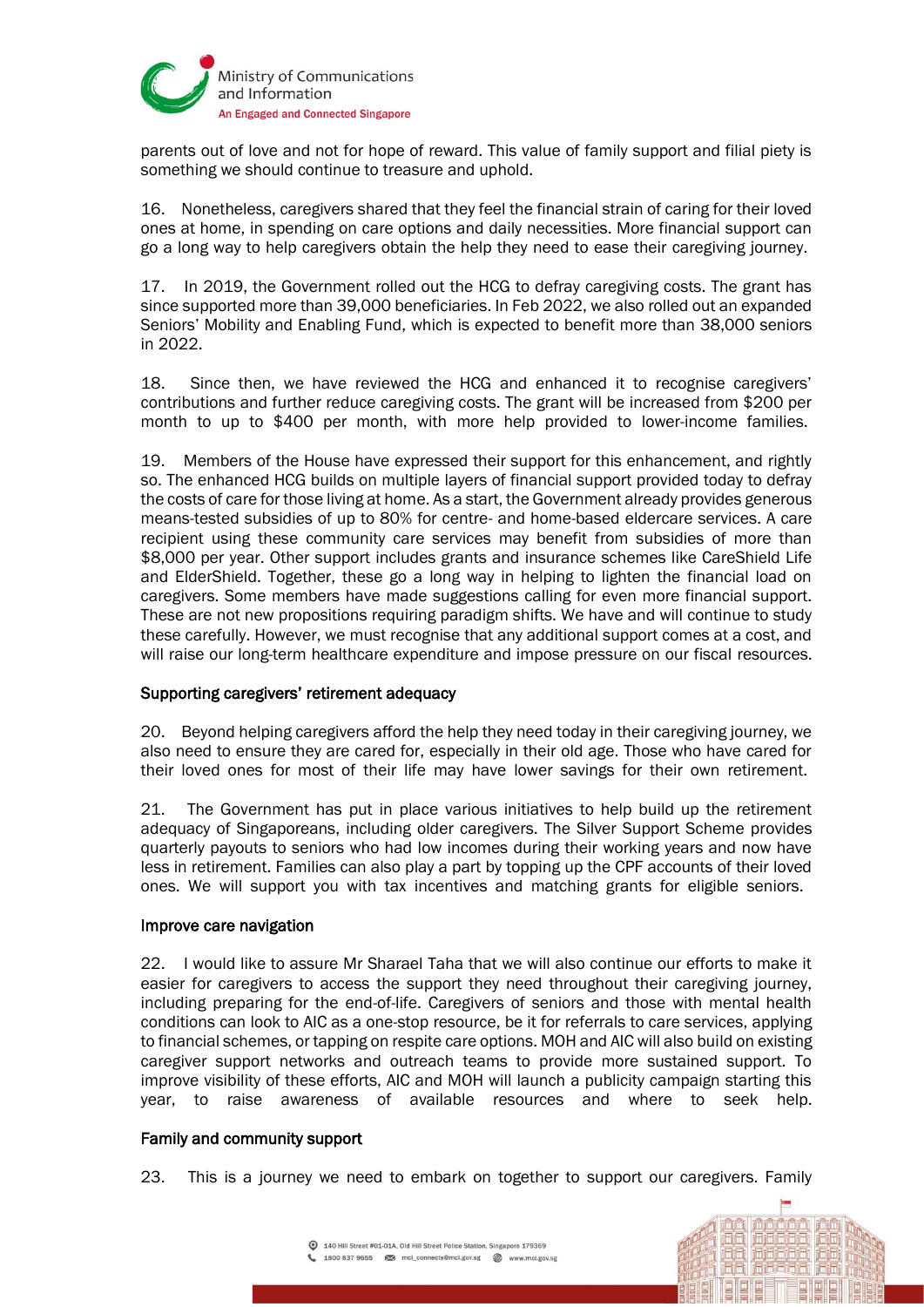

members can share caregiving responsibilities. Employers can be more understanding towards caregivers who need flexible work arrangements because of their caregiving commitments.

24. Peers can also make a difference. When like-minded caregivers are brought together, they can provide a listening ear, share experiences, and even lend a helping hand. MOS Low Yen Ling will share more about the Government's plans to form community-based peer support networks for caregivers. Together, as a community, we can lighten the load for all caregivers.

## Support for Malay Muslim Women

25. Mr Speaker, allow me to say a few words in Malay.

26. Saya berterima kasih kepada rakan-rakan sekerja saya kerana berkongsi pandangan mereka tentang perlunya menyokong para wanita Melayu/Islam. Sememangnya, kita telah mendapatkan perspektifdaripada pelbagai lapisan masyarakat Singapura dan merentasi pelbagai kumpulan, termasuk masyarakat Melayu Islam. Oleh itu, kita telah juga melibatkan kumpulan-kumpulan seperti PPIS dan Forum Belia Muslim dalam perbincangan ini.

27. Selain inisiatif Pemerintah untuk menyokong pembangunan wanita Singapura, usahausaha kemasyarakatan melalui agensi-agensi M3 dan pertubuhan Melayu/Islam kita telah memperkukuhkan lagi sokongan untuk wanita dalam aspek perkahwinan dan keibubapaan, pekerjaan dan lain-lain. Contohnya, dalam bidang perkerjaan, kita mengukuhkan sokongan untuk wanita kembali bekerja melalui program Wanita Kembali Bekerja kelolaan Mendaki, yang menyediakan peluang untuk wanita mendapatkan kemahiran baru dan pekerjaan yang sesuai.

28. Ramai wanita punya semangat yang kuat dan mampu untuk meningkatkan dirinya jika diberi peluang. Maka itu, kita lihat lebih ramai wanita dilantik sebagai pemimpin, termasuk juga di institusi-institusi agama dan badan-badan masyarakat Melayu/Islam. Untuk menjawab soalan Dr Wan Rizal sekarang ada 122 anggota wanita yang kini menganggotai Lembaga Pentadbir Masjid (MMB). Mahkamah Syariah (SYC) kini dipimpin oleh Presiden Kanan wanita yang pertama, dan beliau disokong oleh golongan profesional undang-undang wanita lain seperti Presiden (Hakim), pendaftar serta penolong pendaftar di mana kaum wanita membentuk 66 peratus daripada kepimpinan Mahkamah Syariah. Pada 2019, buat pertama kalinya, seorang wanita, Ustazah Dr Rohana Ithnin, telah dilantik sebagai salah satu daripada empat anggota penuh dalam Jawatankuasa Fatwa Majlis Ugama Islam Singapura.

29. Pencapaian kaum wanita boleh dibanggakan. Namun, kita akan terus mempertingkatkan dan membina usaha-usaha memperkasa wanita Melayu/Islam untuk mencapai aspirasi aspirasi aspirasi mereka.

## Supporting women who are victims of online harms

30. Mr Speaker, I would now like to address the issue of enabling all women to navigate the digital world confidently and safely.

31. Singapore's digitalisation journey has benefitted many women by unlocking new employment opportunities, such as in cybersecurity and technology sectors. Digitalisation has also enabled many women to better manage their responsibilities at home and work. However, as more of us go "digital", some have unfortunately fallen victim to online harms. SMS Sim Ann explained how women have been particularly impacted by this phenomenon.

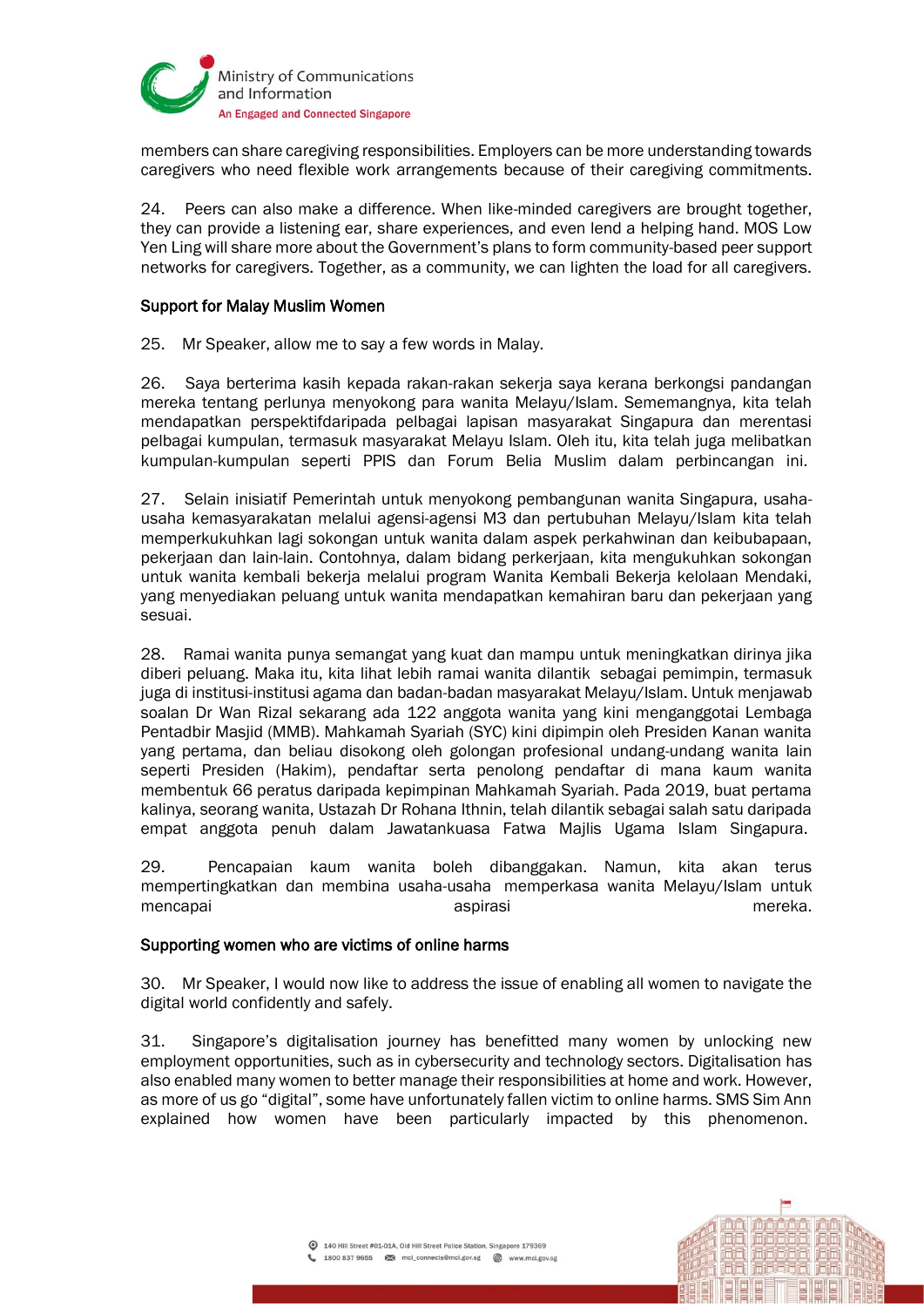

# Need for whole-of-society effort

32. The Government seeks to build a digital society where everyone can have a positive digital experience. However, we cannot do this alone. Whole-of-society efforts like the Digital for Life movement, which brings together partners from the People, Private and Public sectors, are needed to nurture a safe digital space for all.

33. The Sunlight Alliance for Action (AfA), which I co-chair with SMS Sim Ann, was launched in support of the Digital for Life movement. To-date, the AfA's work covers Public Education, Victim Support, Youth Engagement, Research and Volunteerism. SMS Sim Ann elaborated earlier on the importance of creating a supportive environment for all women online, as we do in the real world, and how the community has worked together through the AfA to ensure women and girls benefit from our increasingly digitalised society. Apart from the Sunlight AfA, we have also seen various community partners contribute to the ecosystem to tackle online harms. This includes the Defence Guild SG, which was launched in June 2021 by a group of lawyers, following an offensive online poll sexualising women asatizah. MP Zhulkarnain Rahim is part of this effort.

# Enhancing online safety through legislation

34. In addition to initiatives by the community, legislation is also needed to enhance online safety. Many countries such as Germany, Australia, and the UK, have introduced or are looking into new regulations to tackle harmful online content.

35. Closer to home, the desire for enhanced measures to protect users from online harms is strong. A baseline study commissioned by the Sunlight AfA in January 2022 found that 43% of respondents considered stricter enforcement of relevant laws to be the most effective solution to reduce gender-based online harms. In addition, respondents felt that companies and platforms have the most room for improvement in tackling the issue.

36. In line with global trends and citizens' desire for stronger safeguards in the digital space, MCI recently announced the introduction of Codes of Practice to raise the baseline standard for online safety so as to:

- Minimise exposure to harmful content;
- Empower users to report and prevent the further spread of harmful content; and
- Ensure online platforms remain accountable on their measures and processes to keep users safe.

37. Moving forward, the Sunlight AfA will also be developing a research roadmap to inform future research priorities and measures to address online harms. Given the fast-evolving digital landscape, continued research will be critical in generating insights to help us protect our people in online spaces. As MCI develops these Codes of Practice, we will consult community stakeholders, including AfA members, to ensure efforts to nurture a safe online environment are tailored to meet the needs of Singaporeans.

## **Conclusion**

38. Mr Speaker, Singapore has made significant progress over the years in shifting societal norms between men and women, from one based on patriarchal values to one based on respect and partnership. However, some stereotypes and challenges remain that impede our progress in creating a fairer and equal society. As we mature as a society, our mindsets need to change collectively. Everyone has a part to play, be it in caregiving or in ensuring a safe